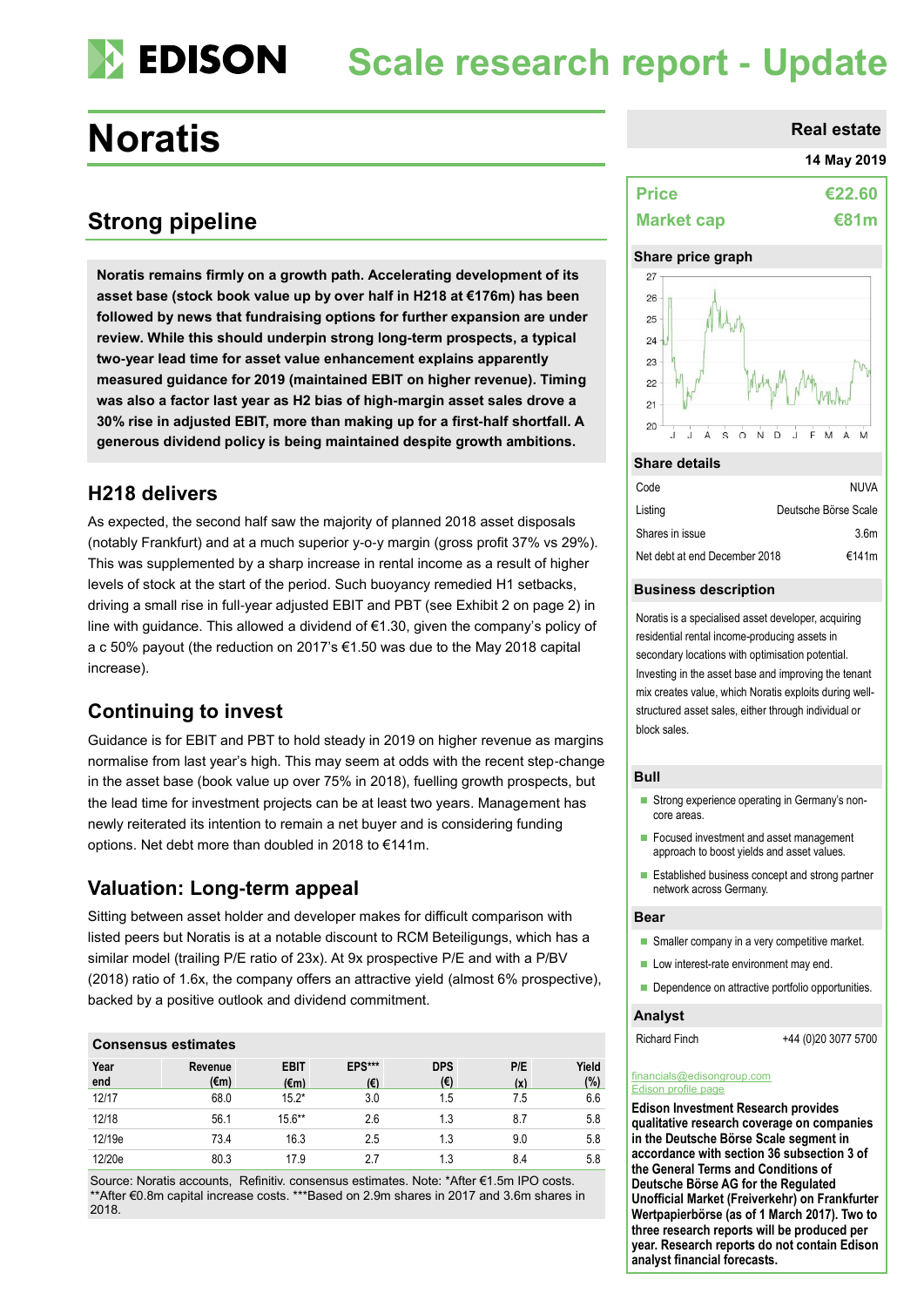

## **Review of 2018 results**

The Noratis model of upgrading and selling allows financial periods to be seen as either acquisition or disposal years. Exhibit 1 shows 2018 to have been markedly the former, predominantly because of investment (expansion was promised at its May fundraising) but also thanks to a reduction in sale proceeds. Year-end stock was up by over 75% in terms of book value (€176m against €99m) and by c 50% in terms of units (1791 against 1194), which lays a strong base. A highlight was the H1 purchase of three portfolios, mainly in Celle (252 of 365 units), which meet usual acquisition requirements, ie older buildings (mainly from 1960s) with significant value potential on modernisation and reduction of 10% vacancy rate. This followed the purchase of 161 units in Frankfurt and Ratingen – slightly newer properties but with scope for higher rent on expiry of social housing agreements. Q3 saw a mid-double digit €m block purchase in Frankfurt (363 residential and commercial units). In turn, 100 units in Frankfurt-Niederrad, a block in Schwarzenbek (99 units) and residual 48 units at Dormagen accounted for the bulk of disposals (overall 294 units sold).





Source: Noratis accounts

Noratis's financial performance in 2018 (see Exhibit 2) reflected this trading pattern as 2017 asset sales, up by two-thirds and epitomised by the bumper Dormagen disposal, proved a hard act to follow. The impact of lower asset sale proceeds was at least mitigated by an impressively higher gross margin (36% vs 29%), hence broadly steady gross profit. Rental income was up by a third, endorsing the focus on acquiring largely occupied residential assets, which yield immediate income.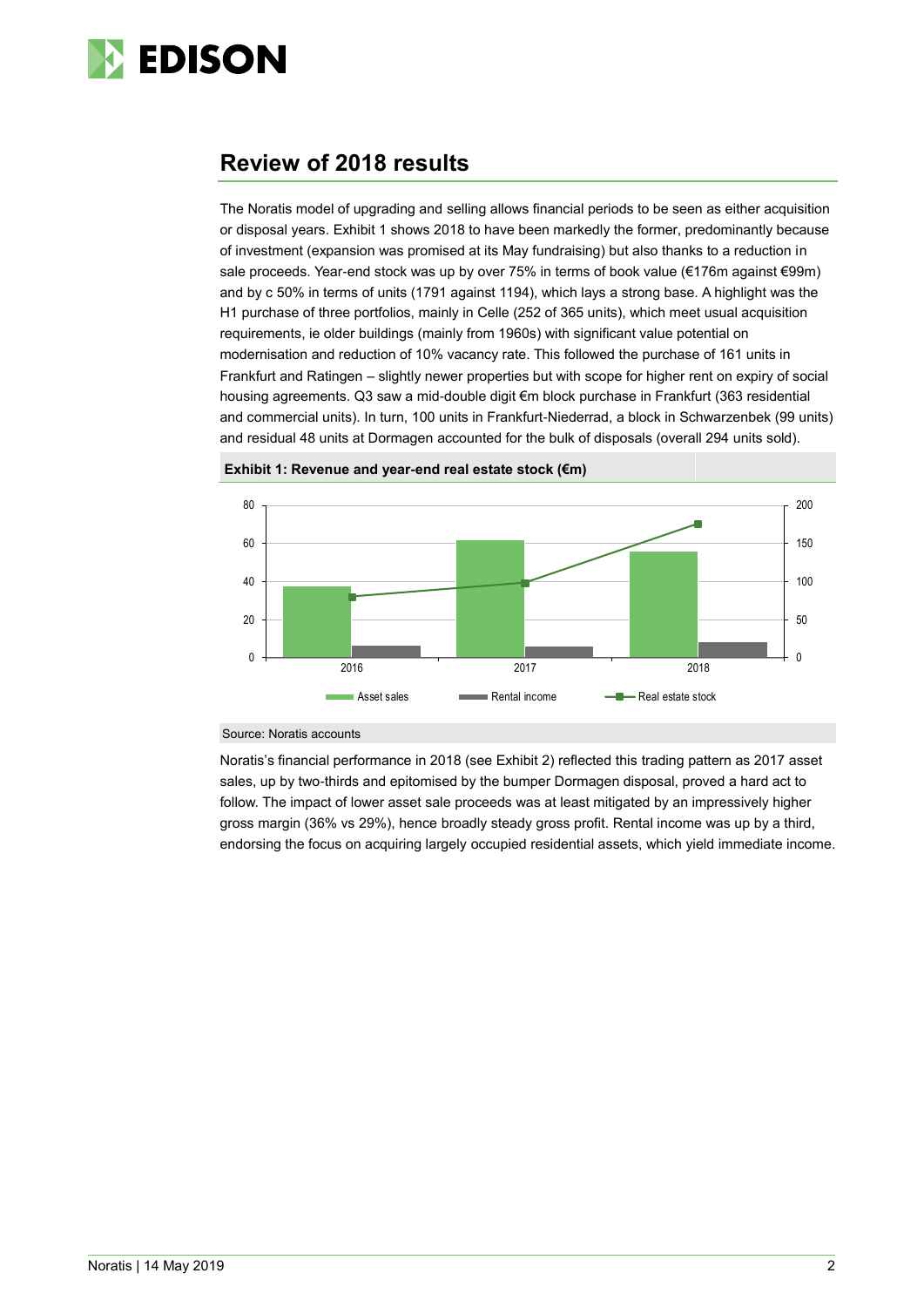

### **Exhibit 2: Financial performance**

| Year-end December (€m), HGB | H117    | H <sub>217</sub> | <b>FY17</b> | H118   | H218   | <b>FY18</b> |
|-----------------------------|---------|------------------|-------------|--------|--------|-------------|
| Revenue                     |         |                  |             |        |        |             |
| Asset sales                 | 30.4    | 31.5             | 61.9        | 17.5   | 30.7   | 48.2        |
| Change                      | $+116%$ | $+33%$           | $+64%$      | $-42%$ | -3%    | $-22%$      |
| Rental                      | 2.7     | 3.4              | 6.1         | 3.3    | 4.6    | 7.98        |
| Change                      | $-21%$  | $+3%$            | $-9%$       | $+27%$ | $+35%$ | $+30%$      |
| Total                       | 33.1    | 34.9             | 68.0        | 20.8   | 35.3   | 56.1        |
| Change                      | +89%    | $+29%$           | $+52%$      | -37%   | $+1%$  | $-18%$      |
| Gross profit                |         |                  |             |        |        |             |
| Asset sales                 | 8.5     | 9.2              | 17.7        | 6.0    | 11.3   | 17.3        |
| Margin                      | 28%     | 29%              | 29%         | 34%    | 37%    | 36%         |
| Rental                      | 1.5     | 2.3              | 3.8         | 1.7    | 2.7    | 4.3         |
| Total                       | 10.1    | 11.5             | 21.5        | 7.7    | 14.0   | 21.7        |
| <b>EBIT</b>                 | 8.4     | 8.3              | 16.7        | 5.5    | 10.9   | 16.4        |
| Net interest                | (1.5)   | (1.5)            | (3.0)       | (1.2)  | (1.6)  | (2.8)       |
| Pre-tax profit - adjusted   | 6.9     | 6.8              | 13.7        | 4.3    | 9.3    | 13.6        |
| Exceptional items*          | (1.5)   | ٠                | (1.5)       | (0.8)  |        | (0.8)       |
| Pre-tax profit - reported   | 5.4     | 6.8              | 12.2        | 3.5    | 9.3    | 12.8        |
| Net profit                  | 3.3     | 5.4              | 8.7         | 2.6    | 6.6    | 9.2         |

Source: Noratis accounts. Note: \*Stock market costs (H117 IPO and H118 capital increase).



### Source: Noratis accounts

Contrasting half-yearly performances apart (a matter of timing, as discussed), a flat outturn at the gross profit level was matched at EBIT (see Exhibit 3) as a near-doubling of labour costs owing to expansion and bonuses was offset by a 30% fall in other operating costs. This is after adjusting EBIT for one-off costs: €1.5m IPO expenses in 2017 and €0.8m capital increase costs in 2018. Net interest fell slightly for the year as acquisition payments were due only late in the period.

Such ambitious investment (notably Frankfurt Ginnheim) drove a doubling of net debt to €141m in 2018. However, the equity ratio at year end is unchanged (23%) on 2017. It represents 80% of the book value of land and buildings held for sale (€176.7m) at December 2018. The properties are shown fully in current assets as they are acquired with the aim of being sold after successful development. This gearing is exacerbated by Noratis's accounts preparation under HGB standards. Unlike IFRS, HGB does not use mark-to-market valuations or annual impairments. This implies that all Noratis's asset sales revenues are booked at the time of the disposal and are therefore cash earnings. On the balance sheet, this implies that hidden reserves are building due to optimisation and rent multiple expansions. In IFRS accounts, these value increases would be seen as profits and typically are then seen in equity. Based on the valuation by an international RICS appraiser, Noratis's hidden reserves were c €21m at end 2017, ie asset value of €120m against book value of €99m.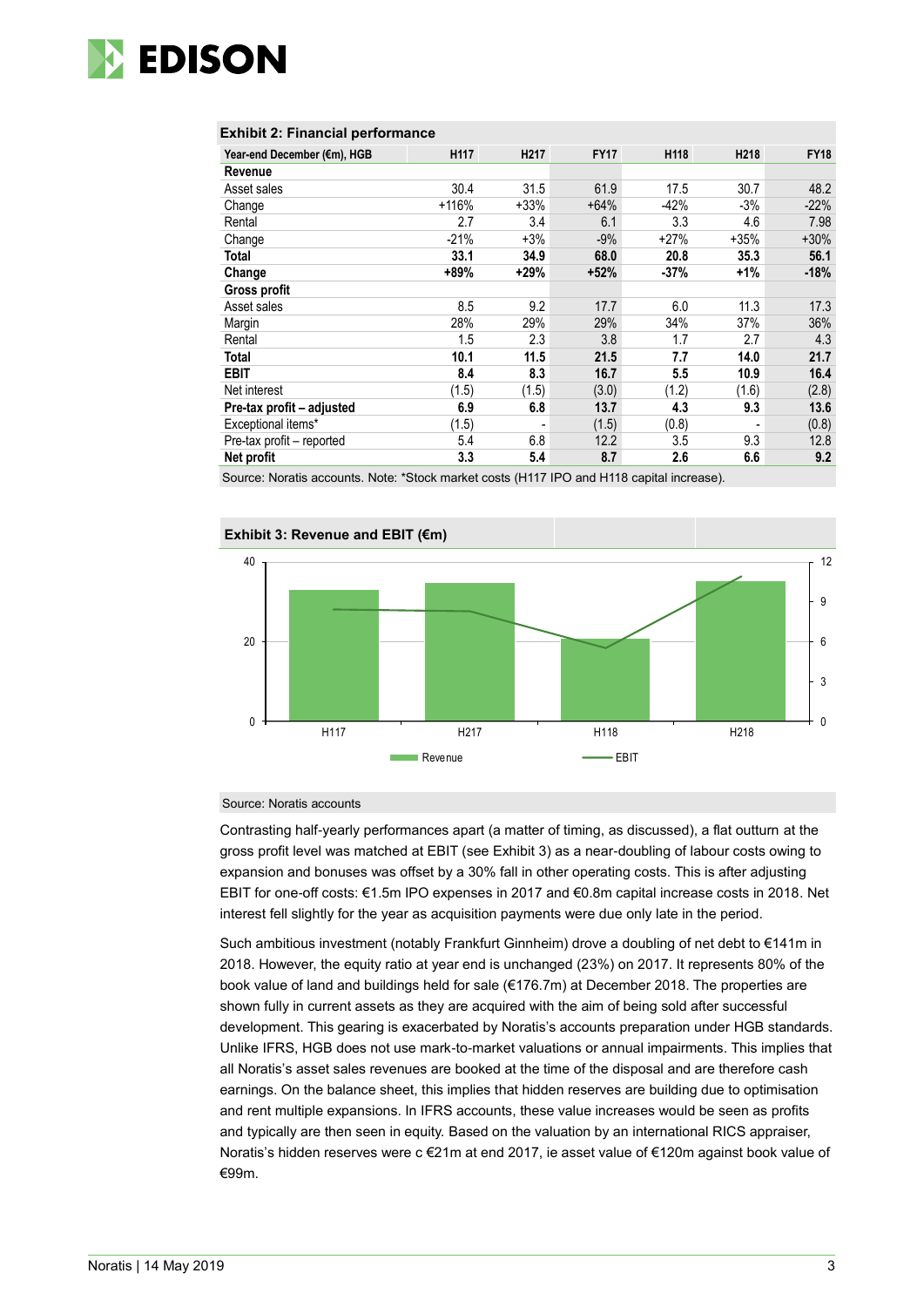

30% of the net debt has a term to maturity of over five years. Management has recently stated that it is examining options for borrowing, including the issue of an unsecured bond.

### **Set fair**

For 2019, guidance is for EBIT and PBT to hold at the high level of the last two years. However, this is against an outturn, depressed by €0.8m capital increase costs. On an adjusted basis, consensus EBIT forecasts of €16.2m compare with €16.4m in 2018. Given expectation of higher asset sales, even on a demanding H2 margin comparative, such a forecast may appear cautious.

Further out, Noratis has secured a substantial base for medium-term disposal at a likely high gross margin (2018 36%). Expansion is on the cards, given recent management comment and market opportunity (c 70% of apartments in Germany date from the 1920s to mid-80s) and continued positive conditions.

# **Valuation**

Sitting between asset holder and developer makes for difficult comparison with listed peers but Noratis's P/E ratio is at a notable discount to RCM Beteiligungs, which has a similar model (trailing 23x). However, its P/BV (2018) ratio is higher at 1.6x, against 1.3x (2017).